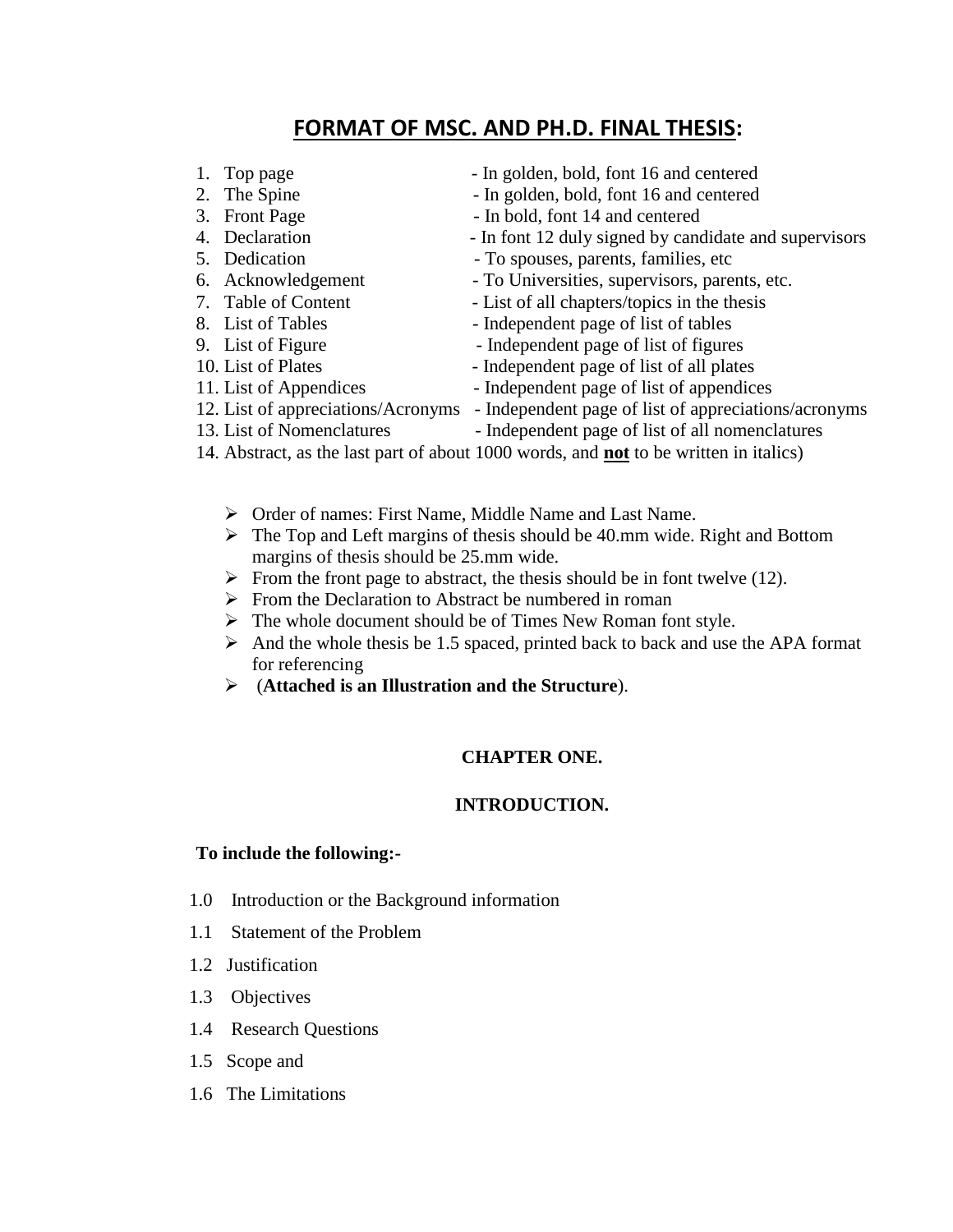### **CHAPTER TWO.**

### **THE LITERATURE REVIEW.**

### **To include the following:-**

- 2.0 The introduction
- 2.1 The theoretical review/Conceptual framework
- 2.3 The critiques of the existing literature relevant to the study
- 2.4 The summary and
- 2.5 The research gaps

#### **CHAPTER THREE**

### **THE METHODOLOGY**

### **To include the following:-**

- 3.0 The research designs
- 3.1 The target population
- 3.2 Sampling techniques and illustrations
- 3.3 The instruments
- 3.4 Data collection procedures
- 3.5 Processing and analysis

### **CHAPTER FOUR.**

### **RESEARCH RESULTS AND DISCUSSION.**

### **To include the following:-**

4.0 The presentation of the data which is guided by the methodology and the results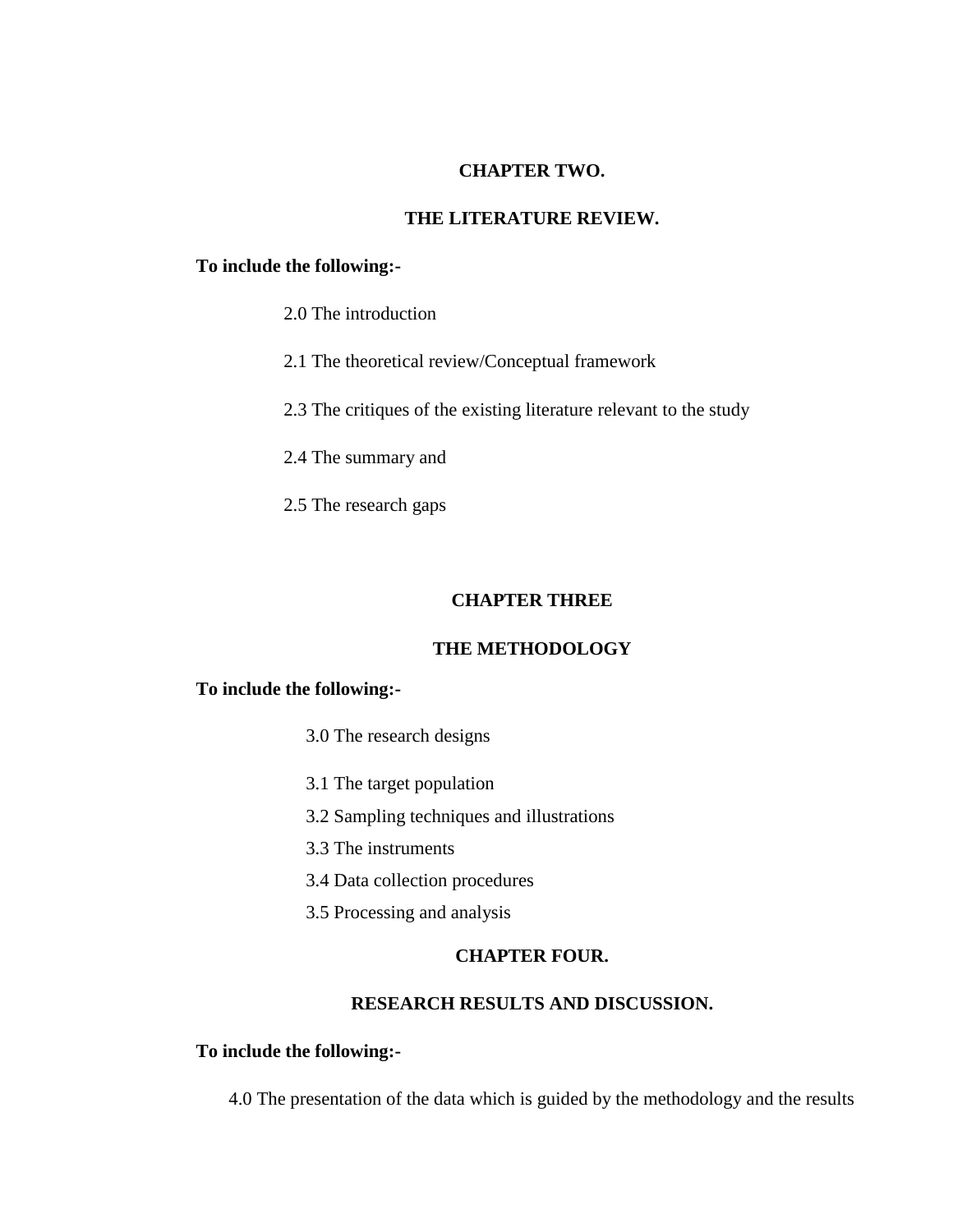4.1 The discussions which is guided by the results

### **CHAPTER FIVE.**

### **SUMMARY, CONCLUSIONS & RECOMMENDATIONS.**

#### **To include the following:-**

- 5.0 A brief on the chapter
- 6.0 The summary which is just an extended abstract
- 7.0 The conclusions which is derived from the summary
- 8.0 The recommendations which is derived from the conclusion

#### **REFERENCESES**

- To use either APA or Harvard method of citation. Consistency is important in citation.

## **\*NOTE**

The number of chapters of the thesis/ project can be 5, 6, 7 or more depending on your research.

The candidate should confirm the format with BPS office before binding the final Thesis

#### **BINDING REQUIREMENTS FOR MSC. & PHD. THESIS:**

- $\triangleright$  Six (6) bound copies fully signed by supervisors
- $\triangleright$  Signed certificate of correction
- $\triangleright$  A soft copy of thesis burned into a CD and label the disk with the student's full name and Registration Number using a felt pane
- $\triangleright$  A forwarding letter addressed to the Director, BPS, through the respective Principal, Dean, or Director.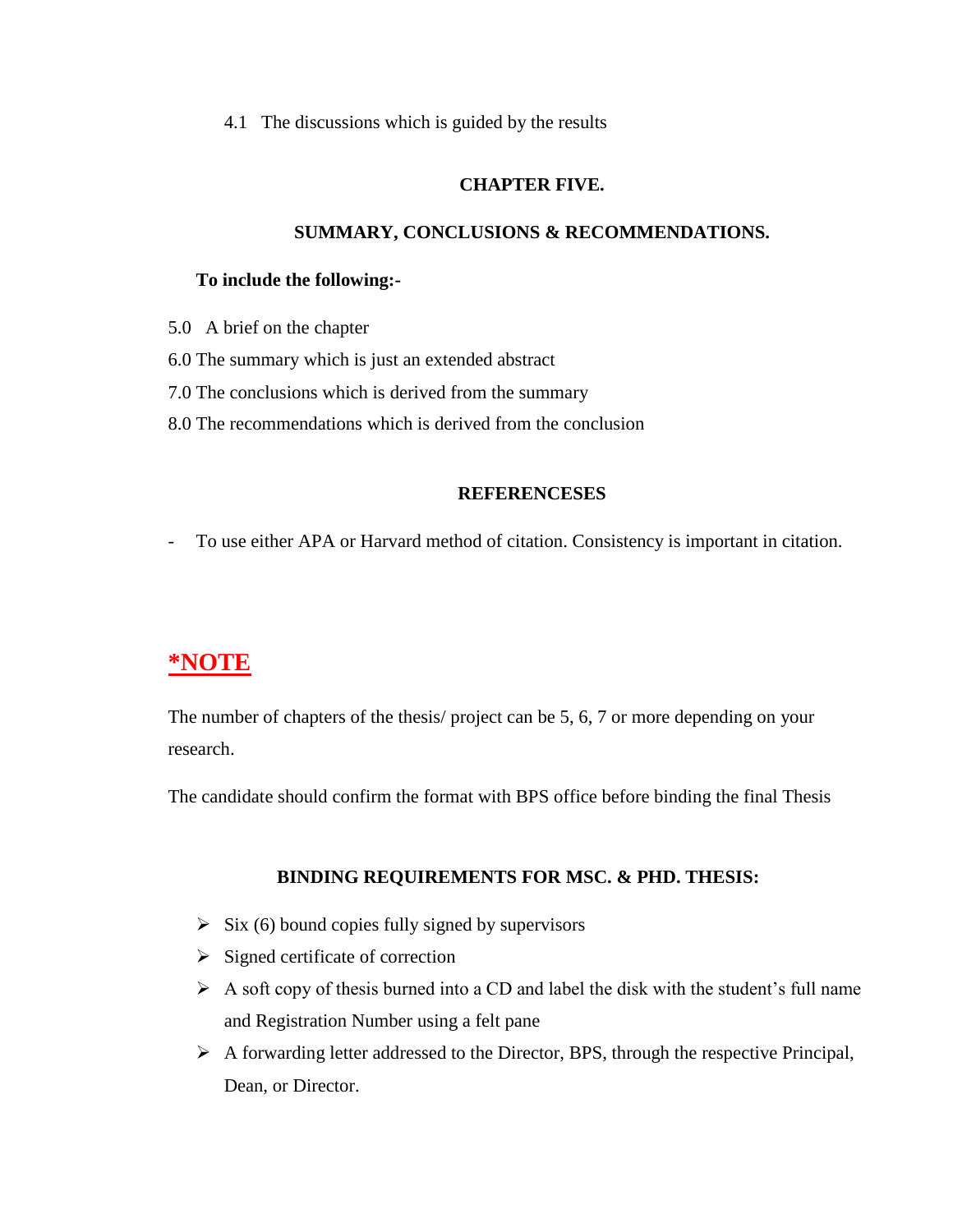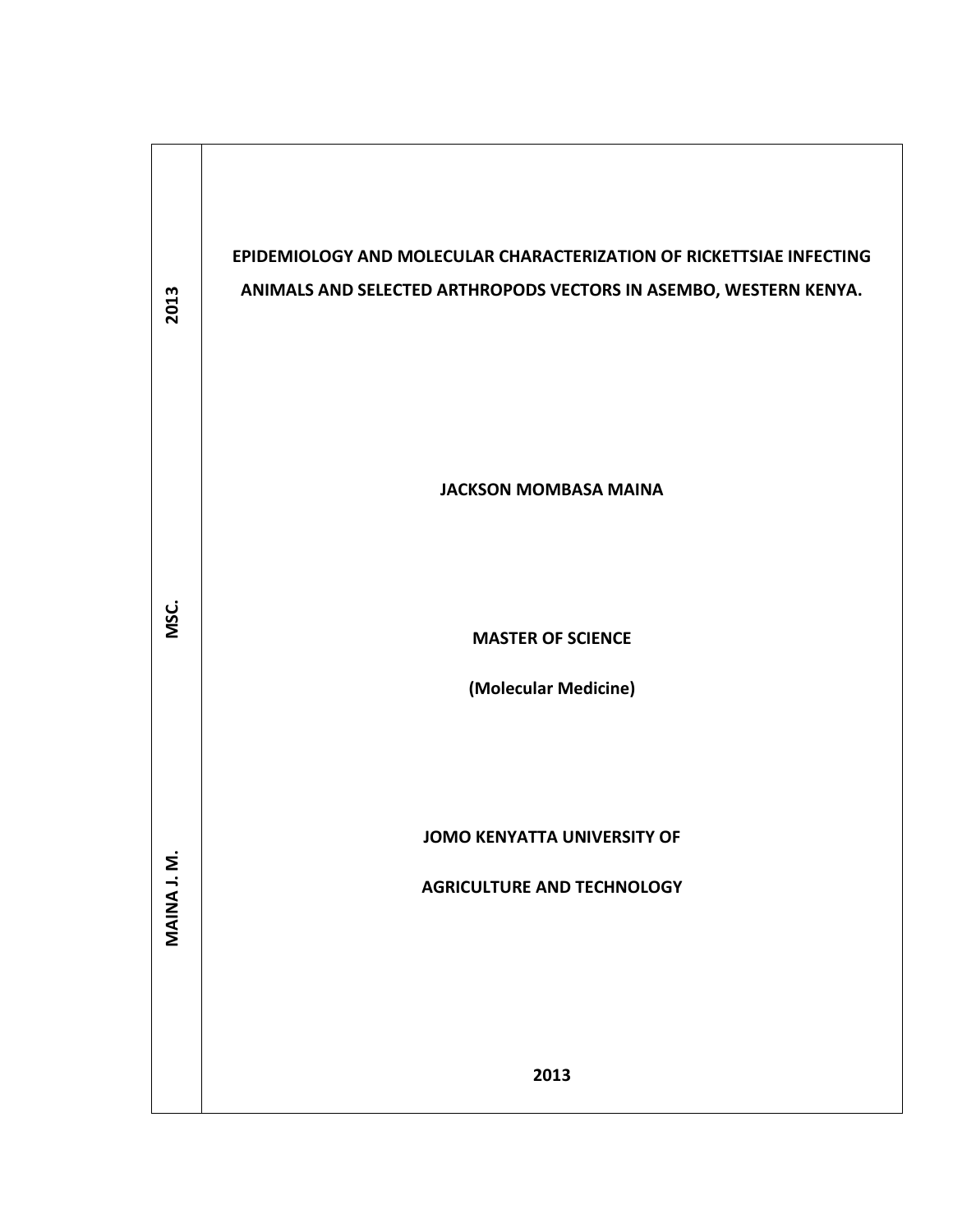# **Epidemiology and molecular characterization of** *Rickettsiae* **infecting animals**

**and selected arthropods vectors in Asembo,**

**Western Kenya**

**Jackson Mombasa Maina**

**A thesis submitted in partial fulfillment for the degree of Master of Science in** 

**Molecular Medicine in the Jomo Kenyatta University of** 

**Agriculture and Technology**

**2013**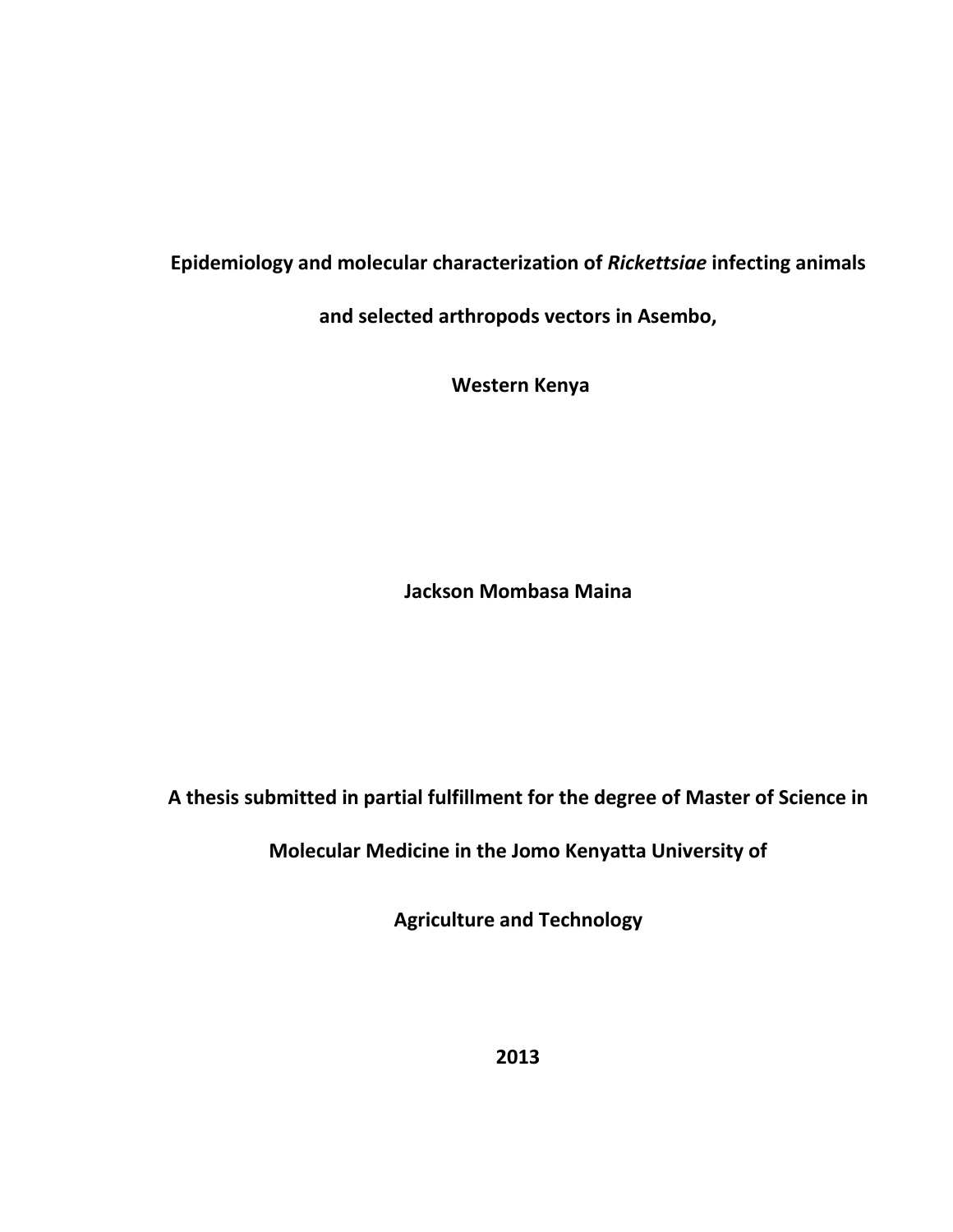### **DECLARATION**

|             |  |  |  |  | This thesis is my original work and has not been presented for a degree in any other |  |  |  |
|-------------|--|--|--|--|--------------------------------------------------------------------------------------|--|--|--|
| university. |  |  |  |  |                                                                                      |  |  |  |

| Signature: | Date: |  |
|------------|-------|--|
|            |       |  |

### **Jackson Mombasa Maina**

This thesis has been submitted for examination with our approval as the university supervisors

Signature: \_\_\_\_\_\_\_\_\_\_\_\_\_\_\_\_\_\_\_\_\_\_\_\_\_\_ Date: \_\_\_\_\_\_\_\_\_\_\_\_\_\_\_\_\_\_\_\_

Signature: \_\_\_\_\_\_\_\_\_\_\_\_\_\_\_\_\_\_\_\_\_\_\_\_\_\_\_ Date: \_\_\_\_\_\_\_\_\_\_\_\_\_\_\_\_\_\_\_

| Signature: |  |  |
|------------|--|--|
|            |  |  |
|            |  |  |

**Prof. A.…. B…… C…..**

**JKUAT, Kenya**

| Signature: |  |
|------------|--|
|            |  |

**Dr. X….. Y……. Z…...**

**Centers for Disease Control and Prevention, Kenya**

Signature: \_\_\_\_\_\_\_\_\_\_\_\_\_\_\_\_\_\_\_\_\_\_\_\_\_\_\_ Date: \_\_\_\_\_\_\_\_\_\_\_\_\_\_\_\_\_\_\_

**Dr. M…… N……. K…..**

**UoN, Kenya**

| Signature: | auc. |
|------------|------|
|            |      |

**Dr. M…… N……. K…..**

**KEMRI, Kenya**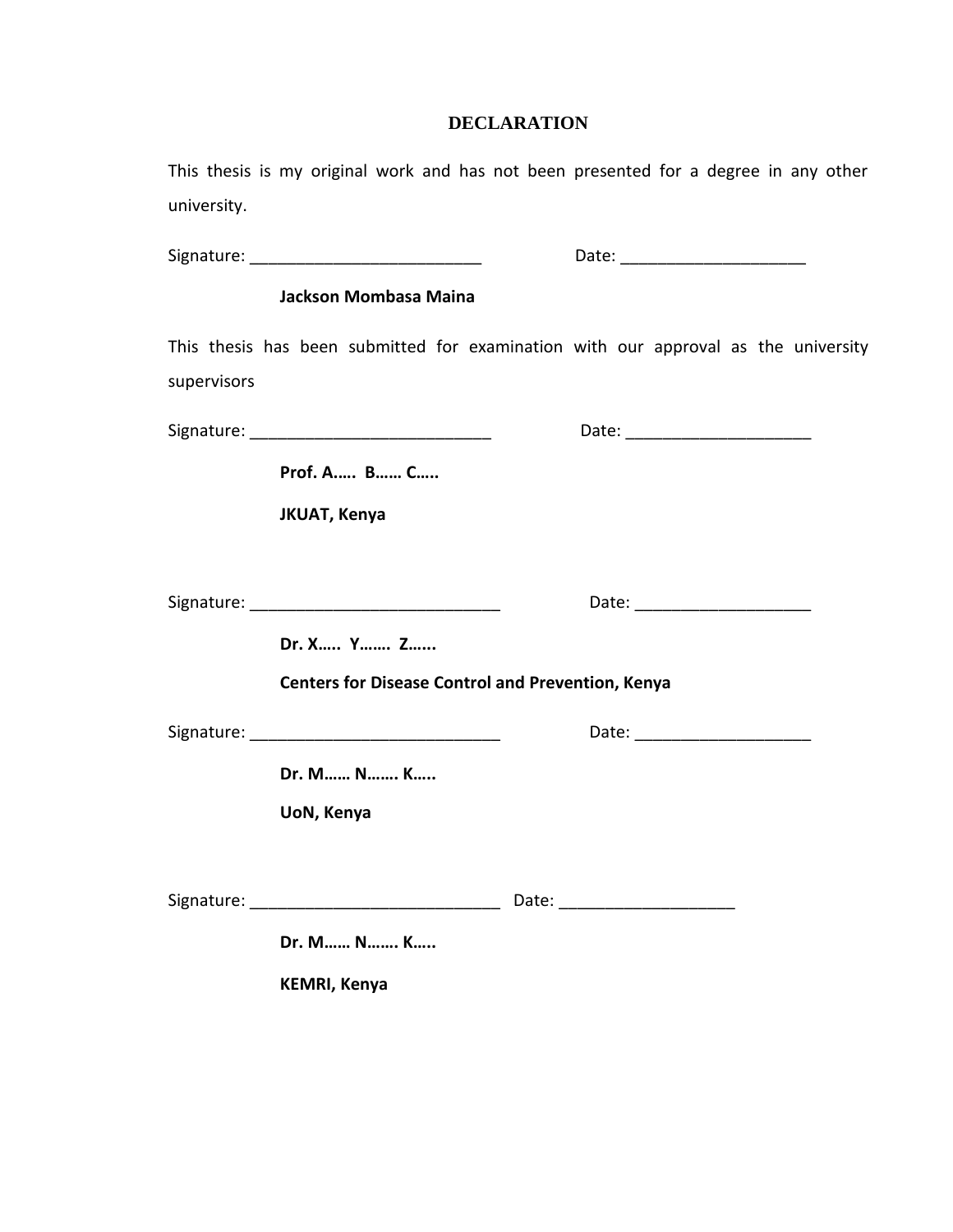## **DEDICATION**

This work is dedicated to my parents, Mr…….. and Mrs………, my children for giving me easy moment during my studies, etc.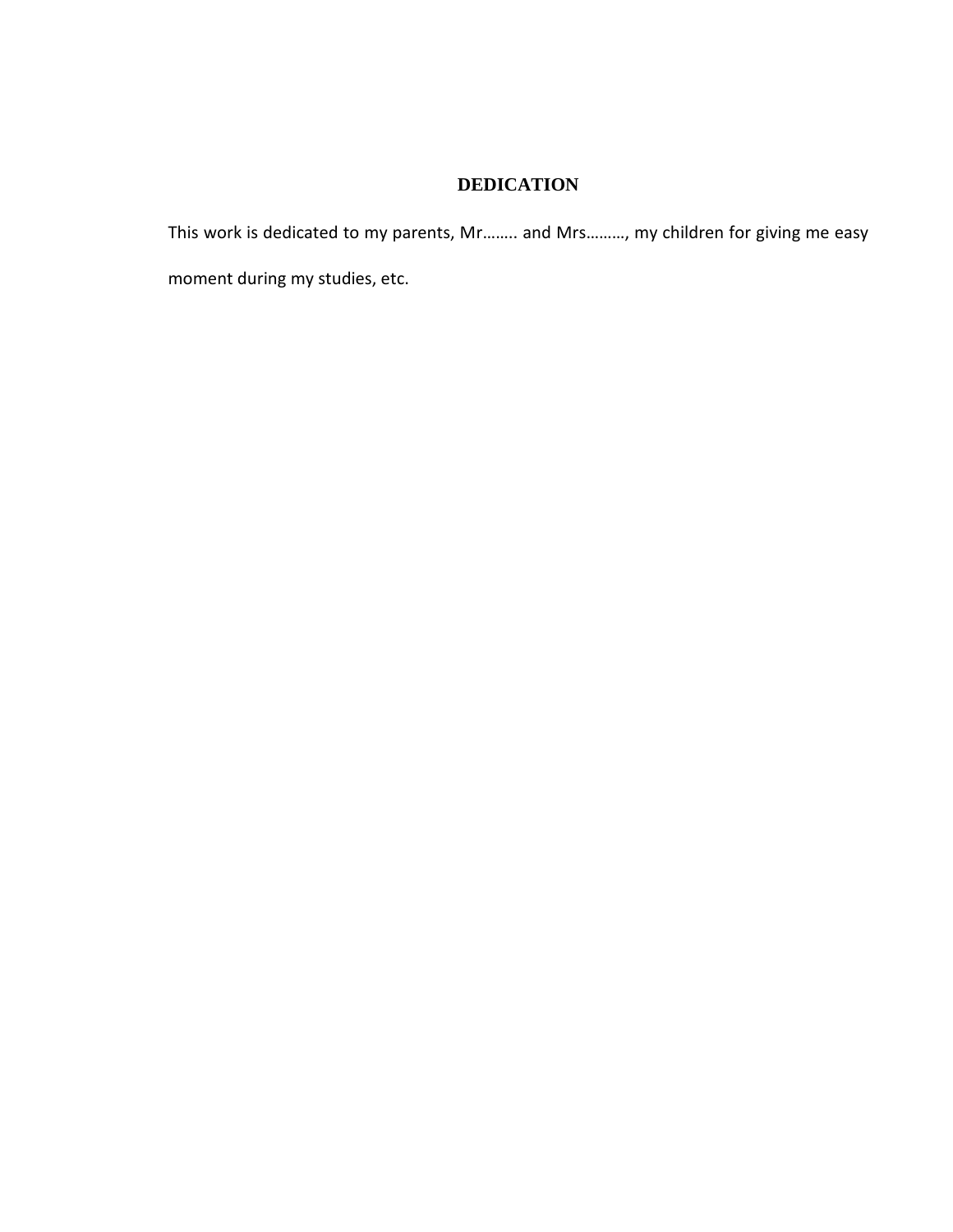### **ACKNOWLEDGEMENTS**

I wish to sincerely thank my supervisors, Universities, Parents etc.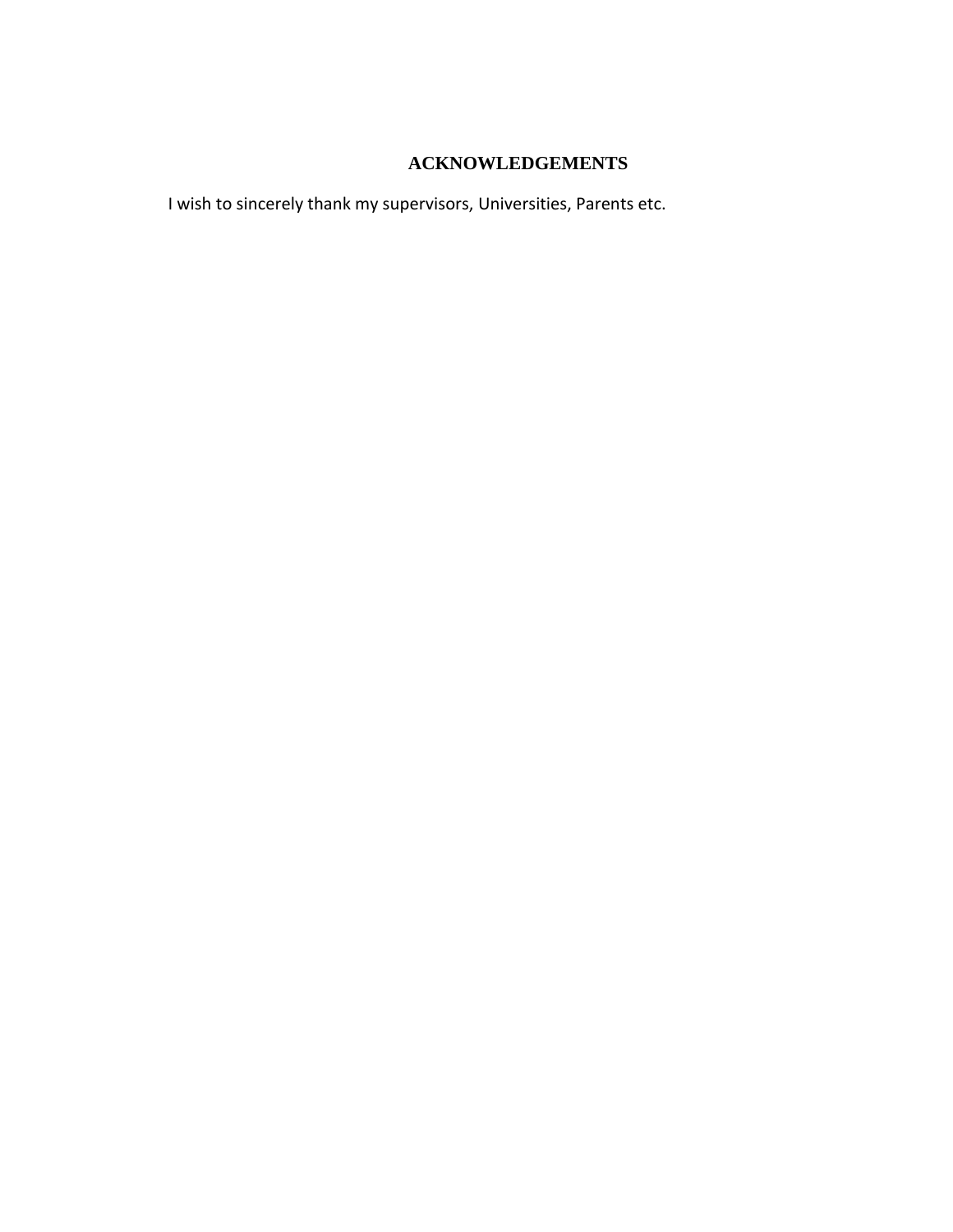# **TABLE OF CONTENTS**

| 1.1. |  |
|------|--|
| 1.2. |  |
| 1.3. |  |
| 1.4. |  |
| 1.5. |  |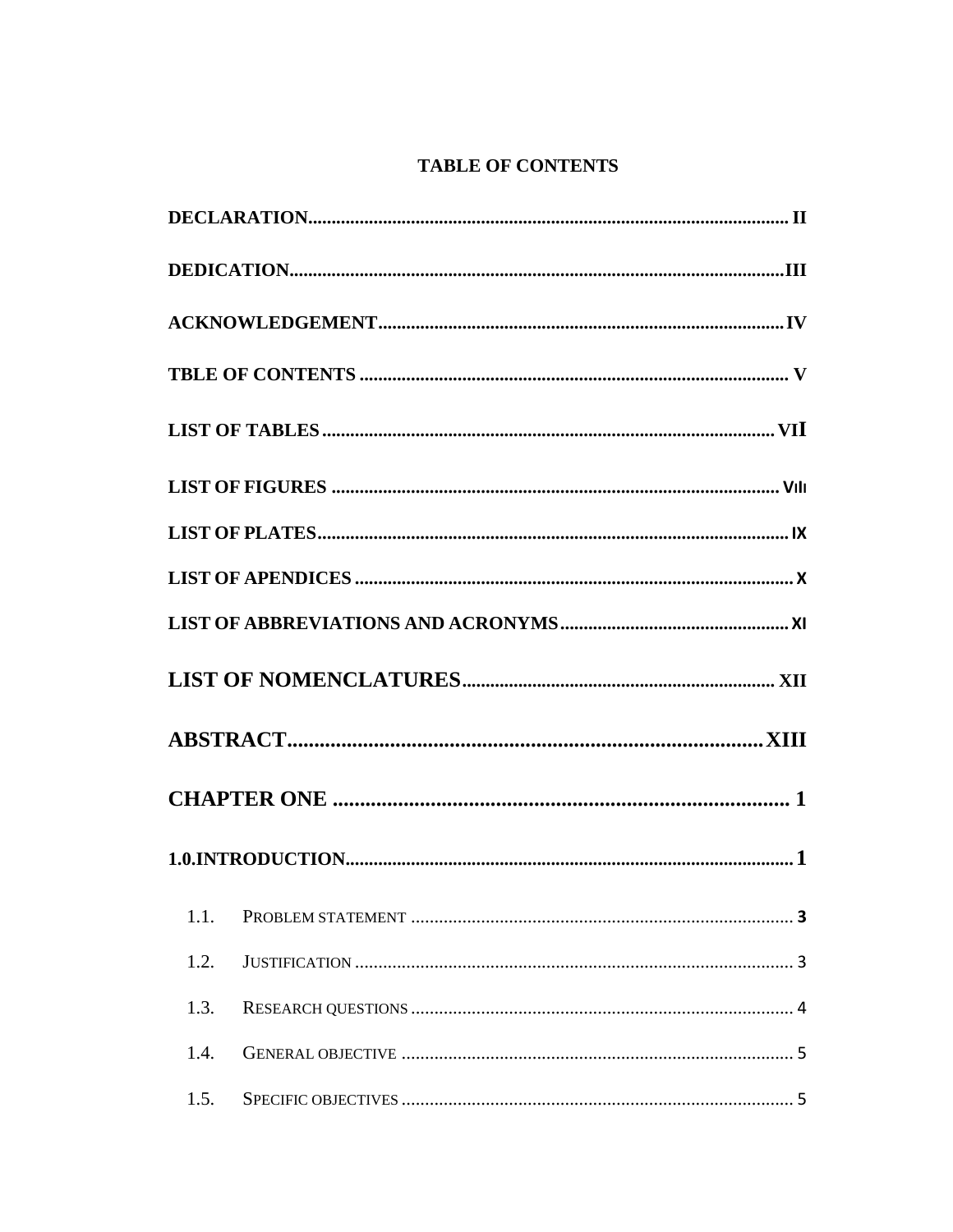| 2.1.2. TAXONOMIC CLASSIFICATION OF RICKETTSIA       |  |
|-----------------------------------------------------|--|
|                                                     |  |
|                                                     |  |
|                                                     |  |
|                                                     |  |
|                                                     |  |
|                                                     |  |
|                                                     |  |
|                                                     |  |
| 6.2 RECOMMENDATIONS AND SCOPE FOR FURTHER WORK .136 |  |
|                                                     |  |
|                                                     |  |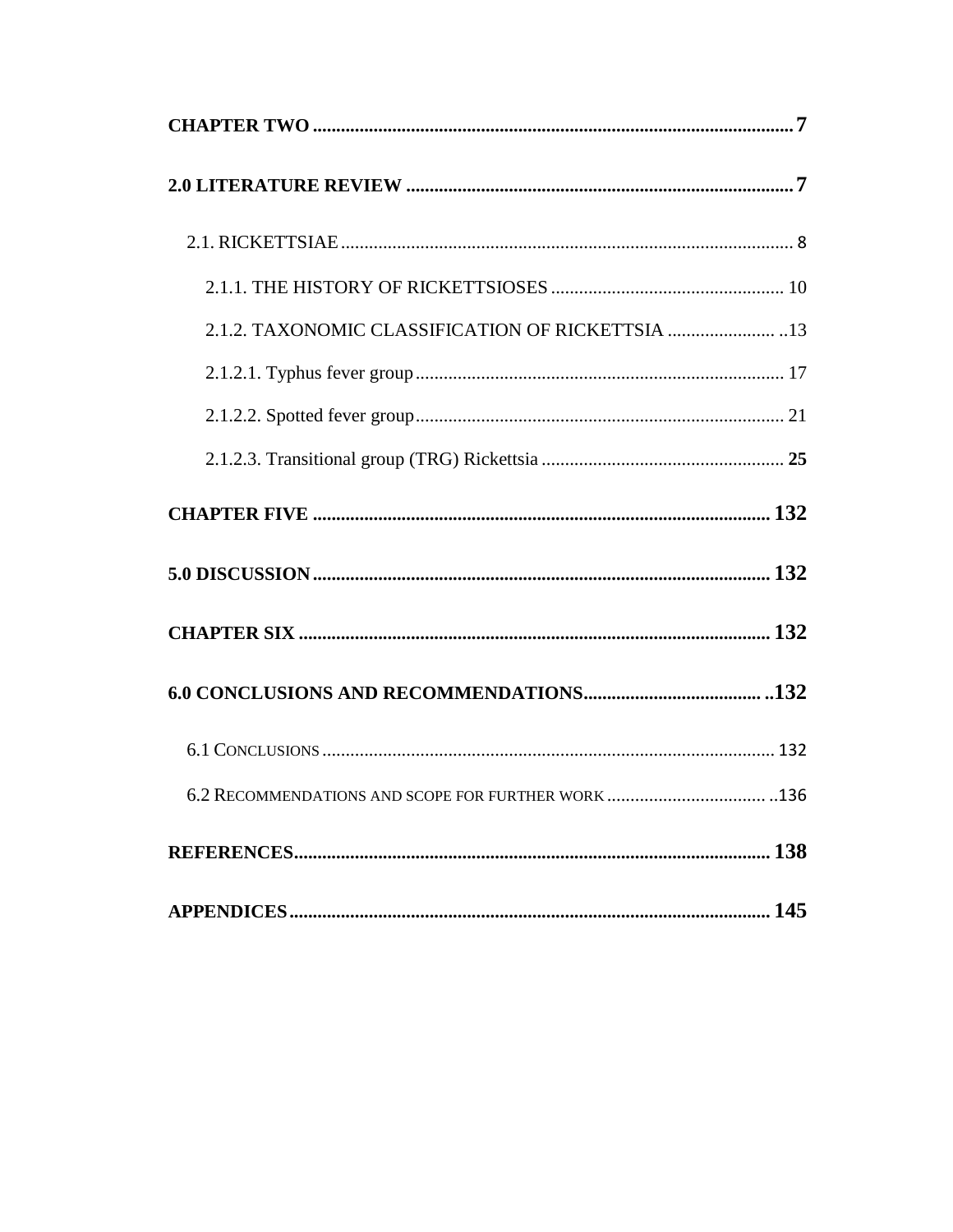# **LIST OF TABLES**

|  | 40 |
|--|----|
|  | 42 |
|  | 56 |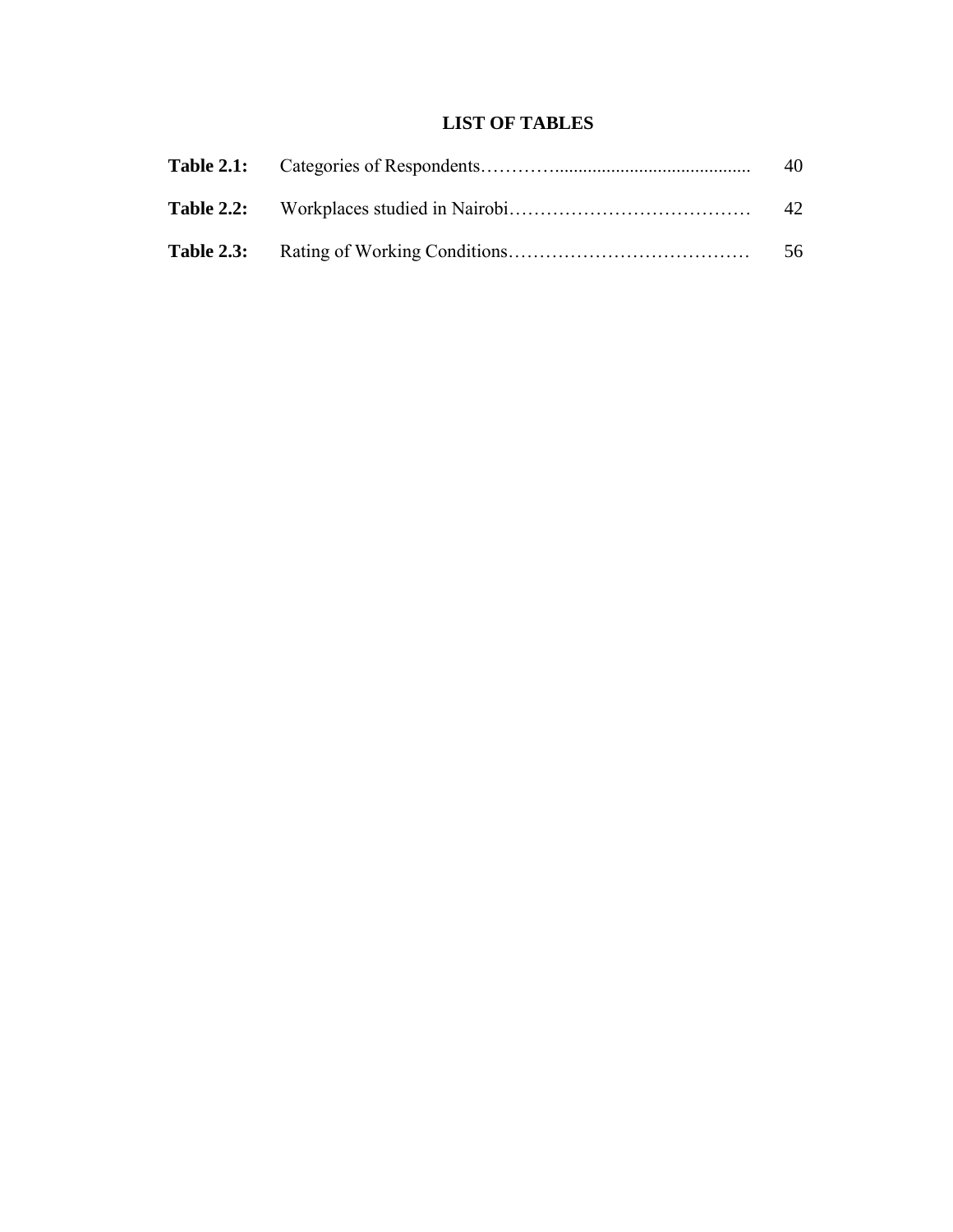## **LIST OF FIGURES**

|  | 20 |
|--|----|
|  |    |
|  |    |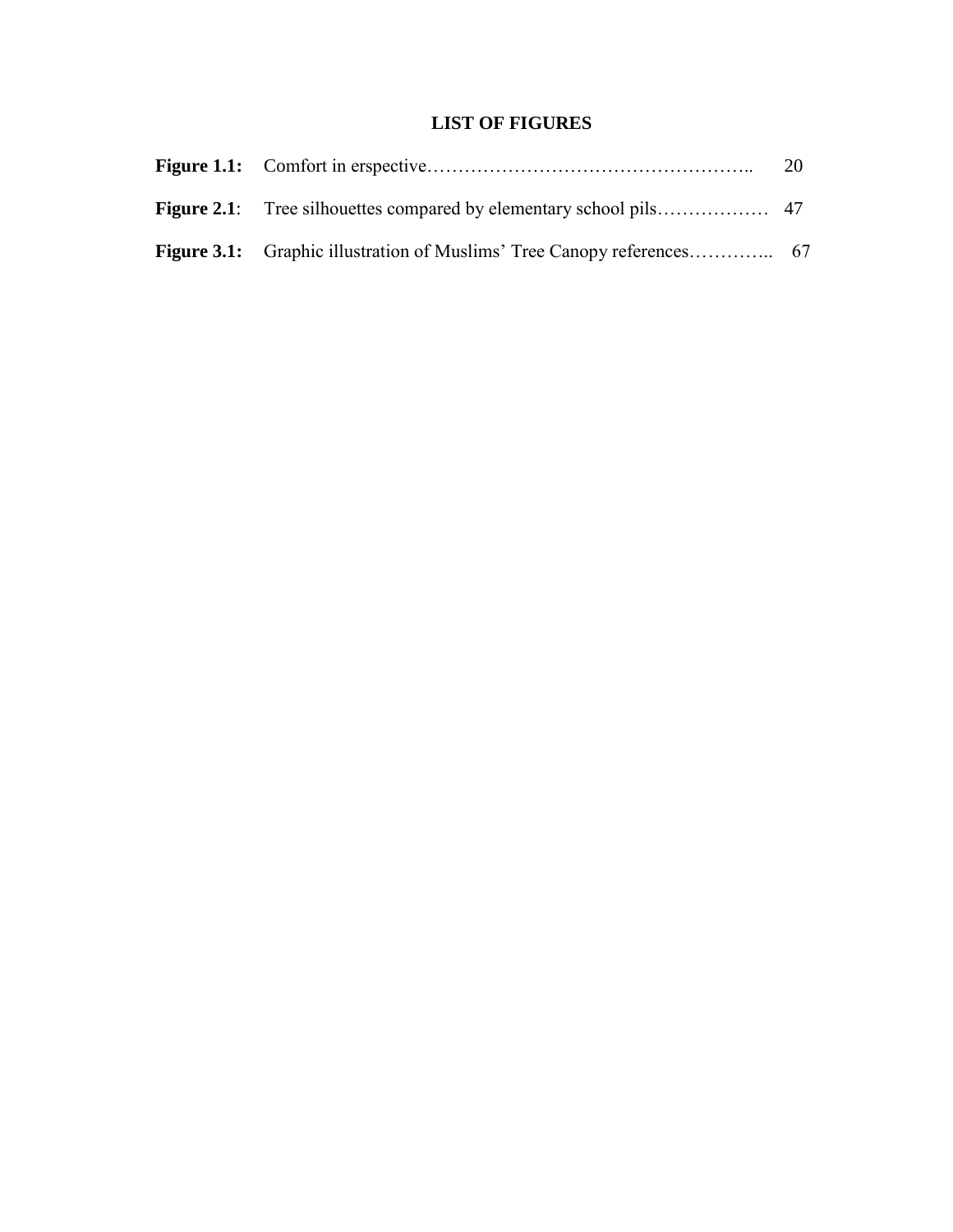### **LIST OF PLATES**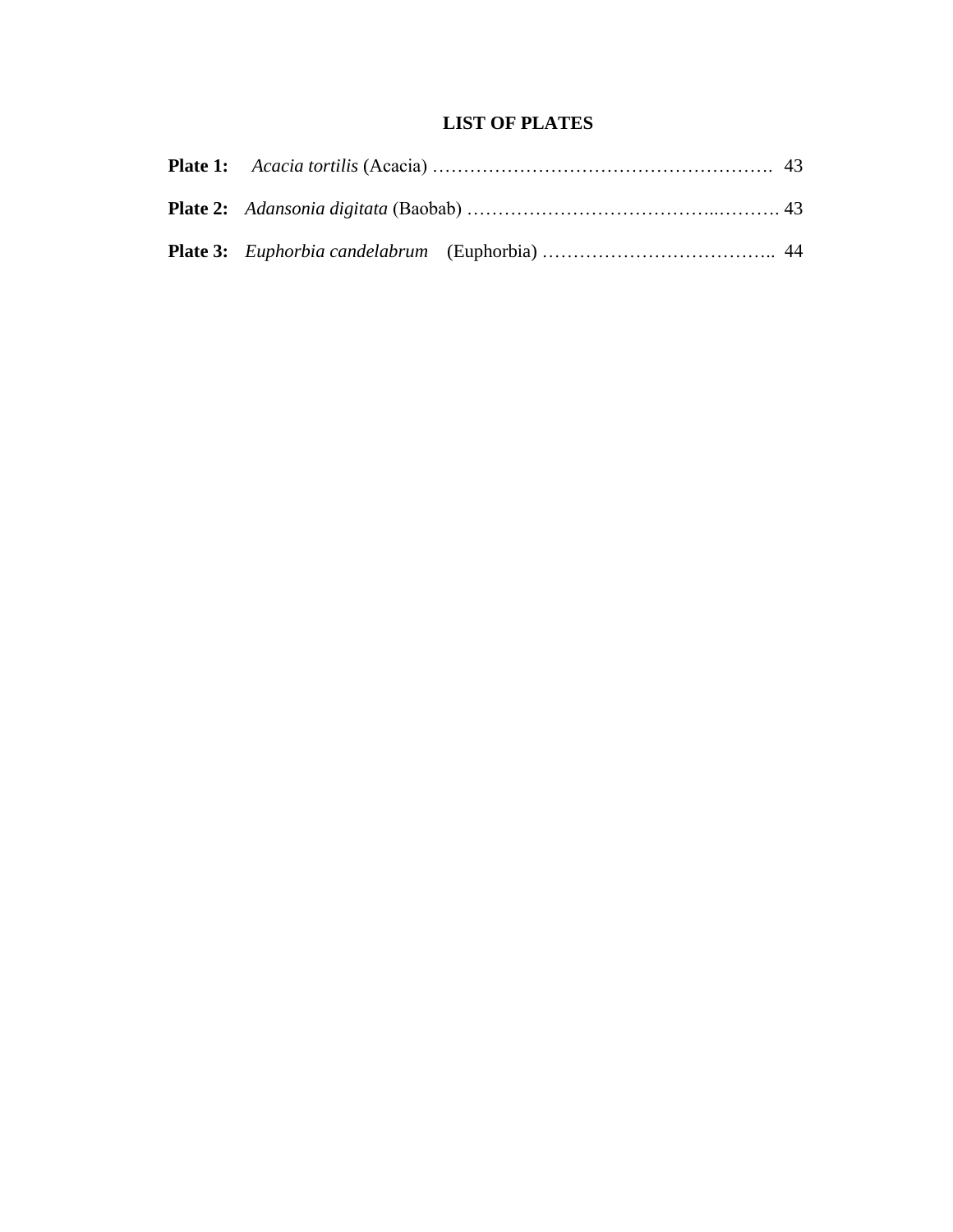## **LIST OF APPENDICES**

| Appendix 1:        |  |
|--------------------|--|
| Appendix 2:        |  |
| <b>Appendix 3:</b> |  |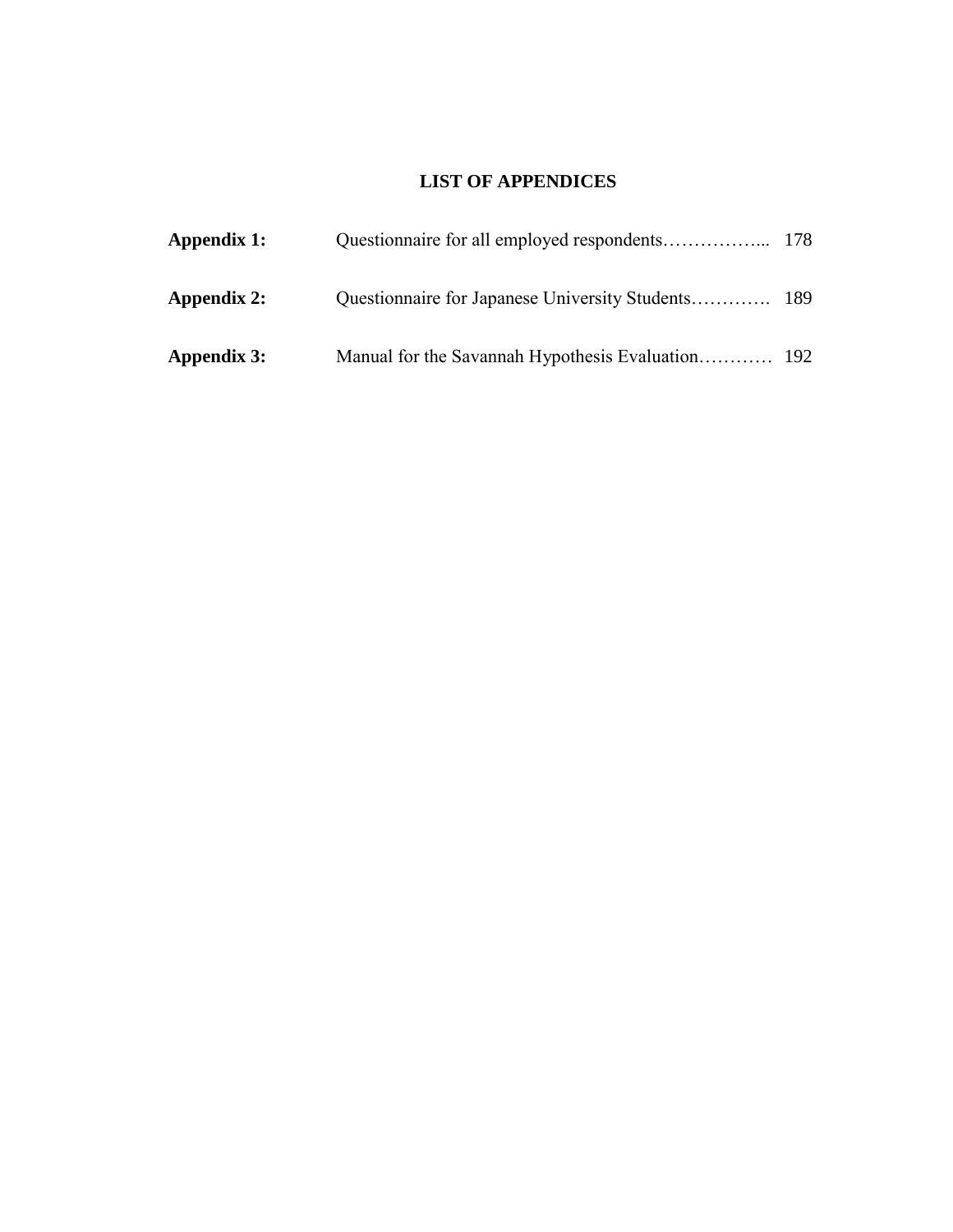## **LIST OF ABBREVIATIONS/ACRONYMS**

- **RMSF** Rocky Mountain spotted fever
- **SARI** Severe acute respiratory illness
- **USA** United States of America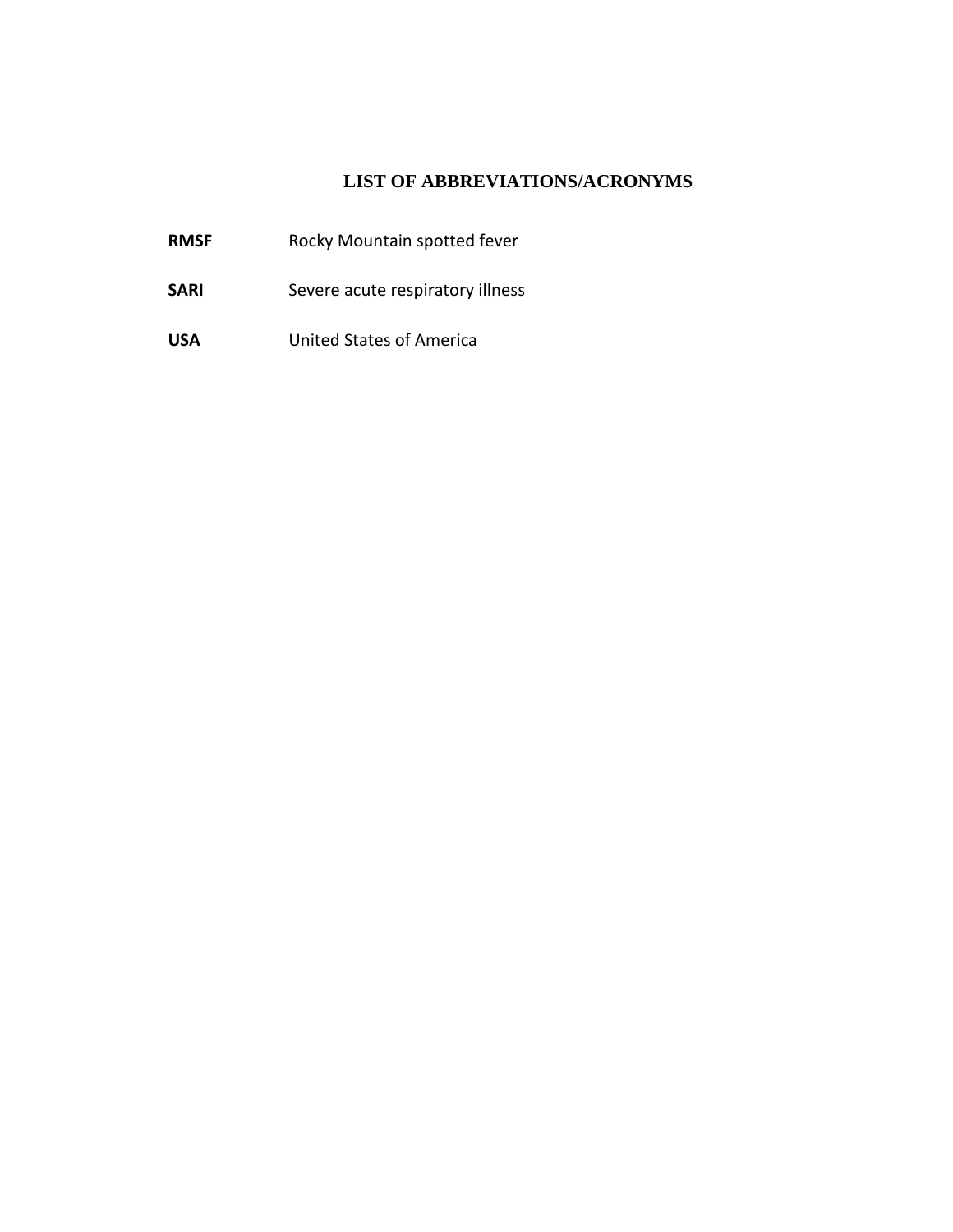## **LIST OF NOMENCLETURES**

| <b>Romans Symbol</b> | <b>Quantity</b>                       |
|----------------------|---------------------------------------|
| В                    | Magnetic flux density, wb/m           |
| H, H, H,             | Components of magnetic field strength |
|                      | The electric pressure, N/M            |